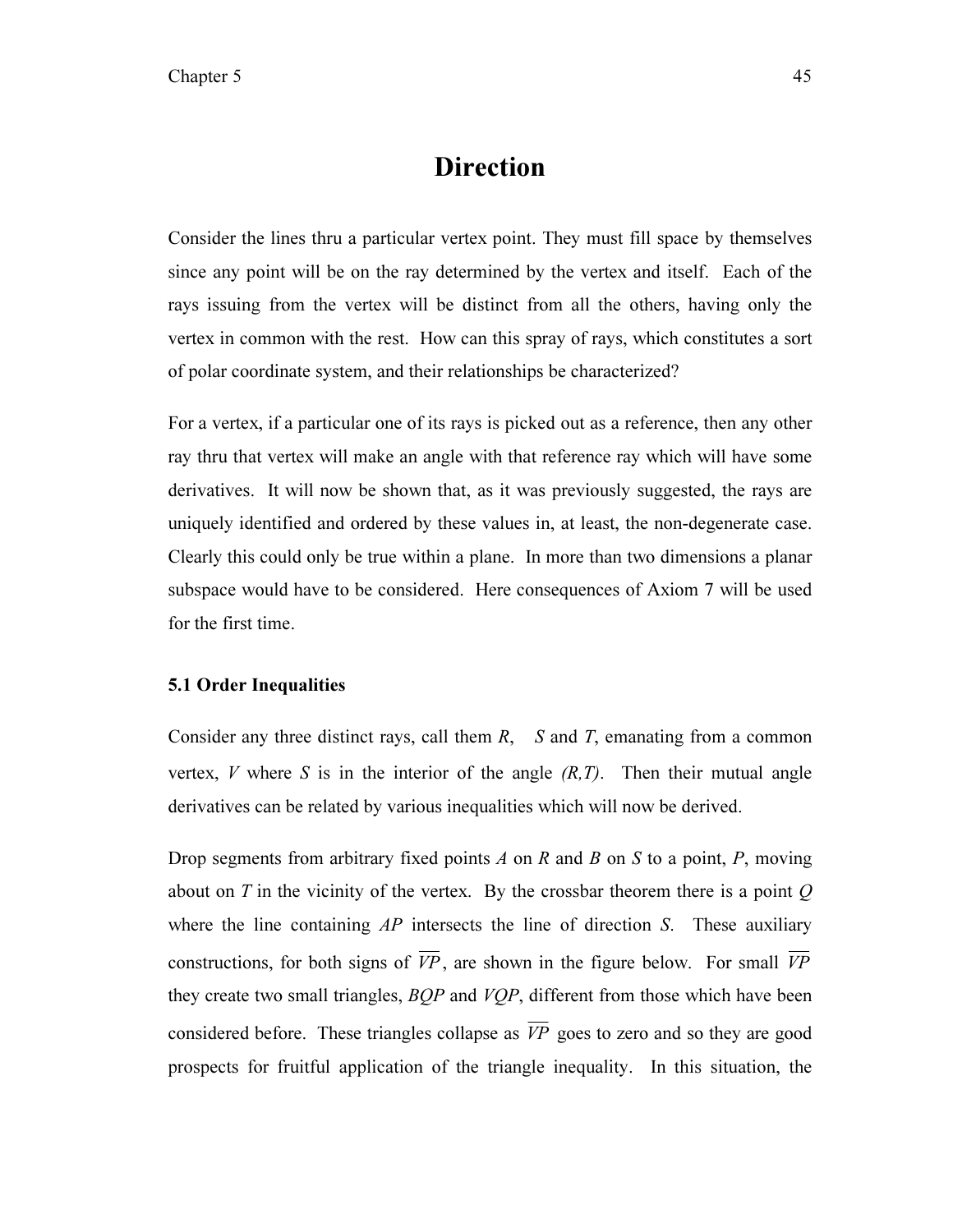quantities  $\overline{PA}$  and  $\overline{PB}$  are always positive,  $\overline{QB}$  is positive for sufficiently small  $\overline{VP}$ and both  $\overline{PQ}$  and  $\overline{VQ}$  have the same sign as  $\overline{VP}$ .



Figure 17: Order Inequalities

For the triangle BQP the appropriate triangle inequalities are  $|\overline{PB} - \overline{QB}| \leq |\overline{PQ}|$ . (The other possible inequality is trivial for small  $\overline{VP}$ .) Upon division by  $|\overline{VP}|$  this yields inequalities,

$$
\left|\frac{\overline{PB}-\overline{VB}}{\overline{VP}}+\frac{\overline{VQ}}{\overline{VP}}\right|=\left|\frac{\overline{PB}-\overline{QB}}{\overline{VP}}\right|\leq\left|\frac{\overline{PQ}}{\overline{VP}}\right|=\frac{\overline{PQ}}{\overline{VP}}=\frac{\overline{PA}-\overline{VA}}{\overline{VP}}-\frac{\overline{QA}-\overline{VA}}{\overline{VP}},
$$

all of whose terms, with suitable rearrangement, converge to derivatives of functions of  $\overline{VP}$  in the limit as  $\overline{VP} \rightarrow 0$  because of the continuity axiom. The quantity defined by  $\rho = \lim \overline{VQ}/\overline{VP}$  is the derivative of the function  $\overline{VQ}$  of  $\overline{VP}$  at zero. By the chain rule the derivative of the function  $\overline{QA}$  of  $\overline{VP}$  at zero is

$$
\lim \frac{\overline{QA} - \overline{VA}}{\overline{VP}} = \rho R_{S}
$$

and so forth. The following inequalities are the result.

$$
|S_T + \rho| \le R_T - \rho R_S
$$
  
\n
$$
-(S_T + R_T) \le \rho (1 - R_S) \text{ and } \rho (1 + R_S) \le R_T - S_T
$$
 5.1.1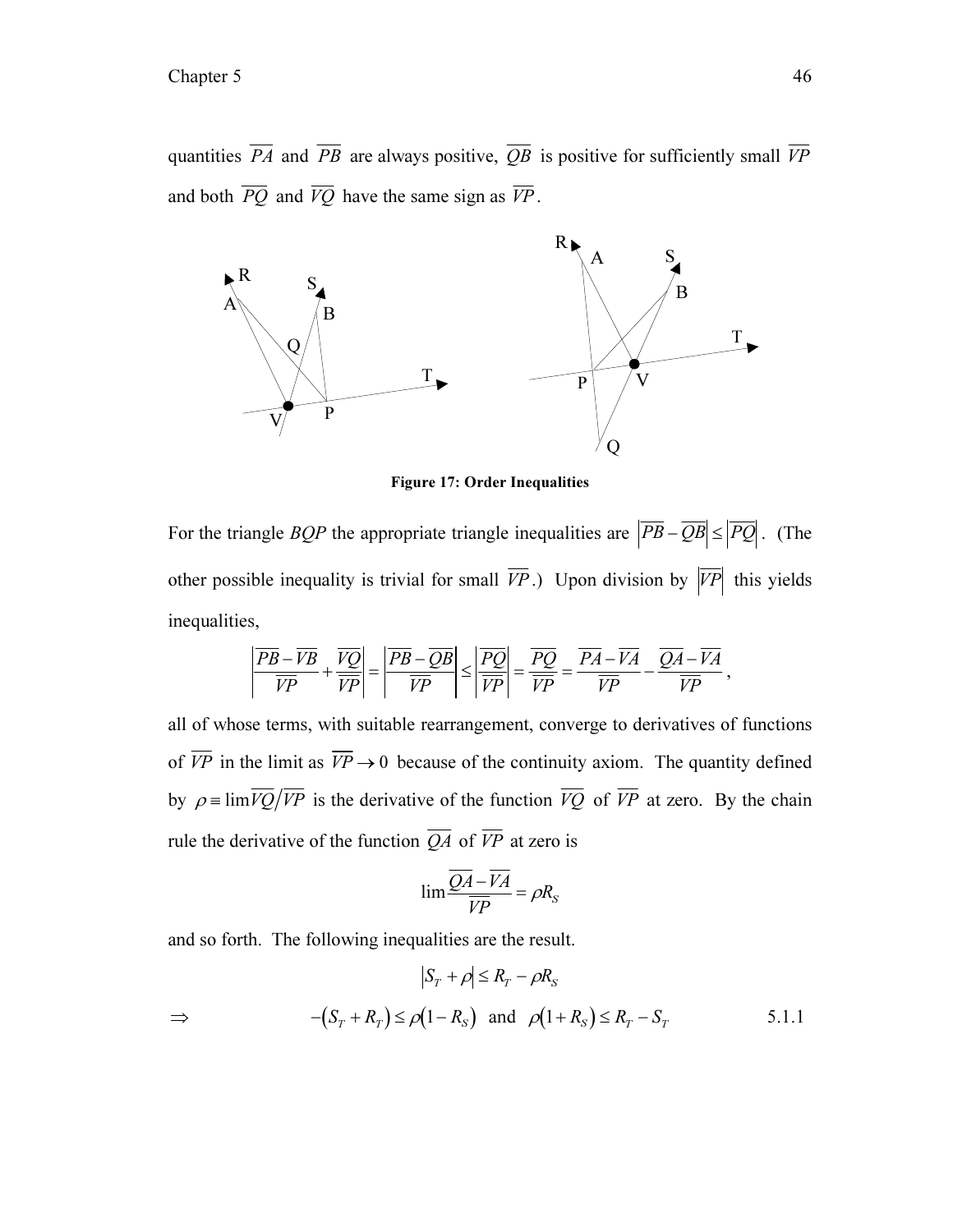Ξ

Note that the quantity  $\rho^*$  is always non-negative. (Roughly speaking, one would expect, because of simple continuity, for  $\rho$  to have a value near unity for S and T near each other.) An immediate consequence is that

$$
0 \leq \rho \big( 1 + R_{\rm S} \big) \leq R_{\rm T} - S_{\rm T}
$$

since  $0 \le 1 + R_s$ . This applies with other suitable permutations of the rays, of course. For instance,  $R \to R^-$ ,  $S \to T$  and  $T \to S$  yields  $T_s + R_s \leq 0$ . Further consequences will be elaborated in subsequent theorems.

**Theorem 5.1.1.** (Compound Ordering) The mutual angle derivatives of any three distinct rays R, S and T, with S in the interior of the angle  $(R, T)$ , satisfy

$$
R_T + R_S S_T \ge 0 \ge \begin{cases} R_S + R_T T_S \\ S_R + S_T T_R \end{cases}.
$$

These apply, of course, to any suitable permutations of the rays.

Proof. The inequalities (5.1.1) can be combined to give

$$
-(R_T + S_T)(1 + R_S) \le \rho(1 - R_S)(1 + R_S) \le (1 - R_S)(R_T - S_T)
$$

by multiplying them by factors which are non-negative. After cancellation and simplification this yields the first part of the theorem. The second part is obtained by applying the first part to the rays  $R^{-}$ , T and S in the two different ways possible.

There is a pattern to the pair of inequalities in the theorem which can be remembered easily. The product term starts and ends with the same rays as the other term with an intermediate ray in between. If the intermediate ray is in the interior of the others the expression is positive (or zero); if not, it is negative (or zero).

<sup>&</sup>lt;sup>\*</sup>This is clearly a function of the three rays. Altho it appears that it also is a function of the distance  $\overline{VA}$  it turns out that, like the angle derivatives, it is not. This has important consequences for the theory which will not be developed in this thesis.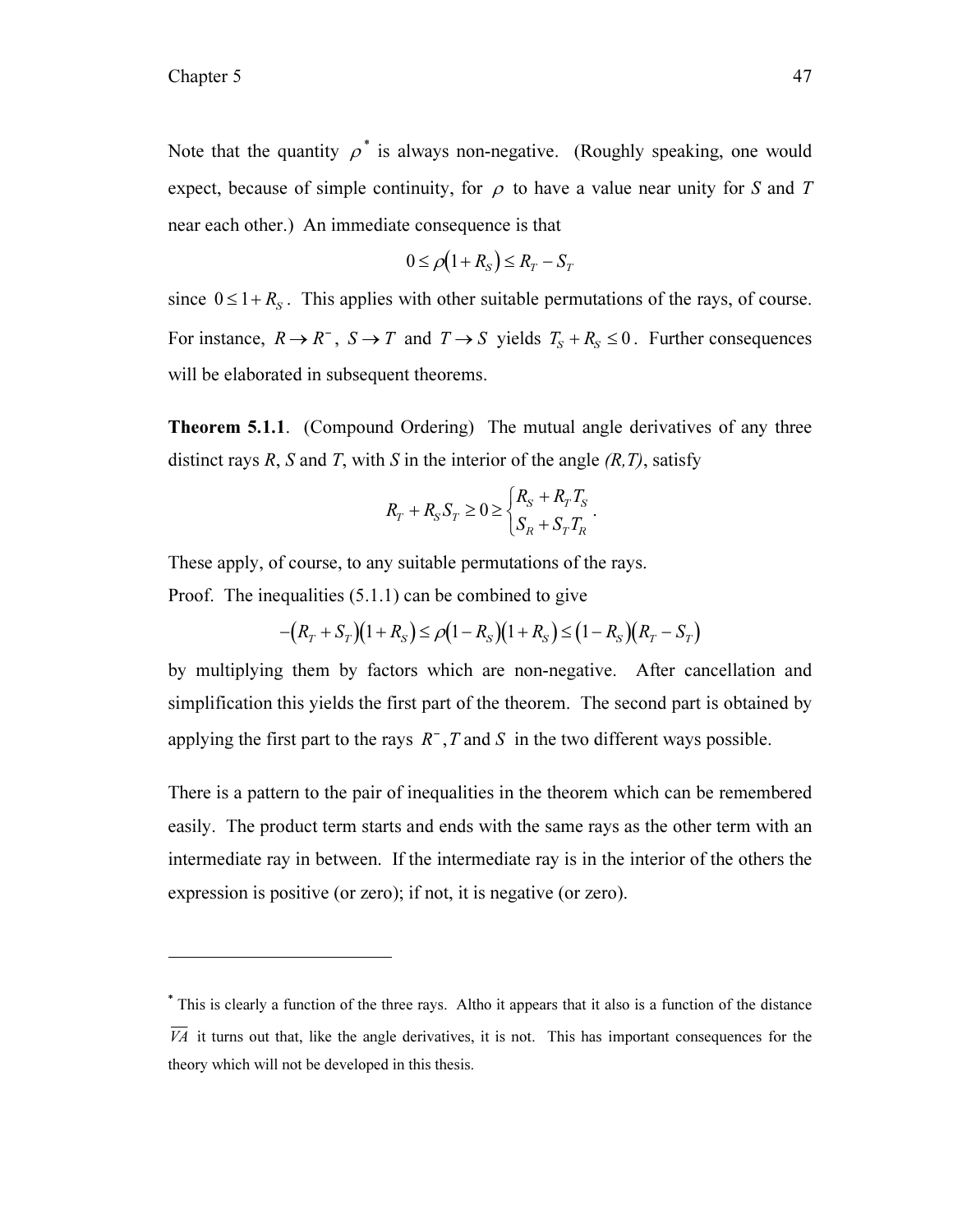For the triangle VQP the appropriate triangle inequalities are  $|\overline{VP} - \overline{VQ}| \leq |\overline{PQ}|$ . (The result, in the limit, of the other possible inequality is just a consequence of the magnitude of the angle derivatives being bounded by one.) In a manner similar to the above, divide by  $\overline{VP}$ , rearrange and take the limit.

$$
\left|1 - \frac{\overline{VQ}}{\overline{VP}}\right| \le \frac{\overline{PA} - \overline{VA}}{\overline{VP}} - \frac{\overline{QA} - \overline{VA}}{\overline{VP}}
$$
  
\n
$$
\Rightarrow \qquad 1 - R_T \le \rho \left(1 - R_S\right) \text{ and } \rho \left(1 + R_S\right) \le 1 + R_T \qquad 5.1.2
$$

A particular consequence of this is that, by combining in the manner of the previous theorem,

$$
(1-R_r)(1+R_s) \le \rho(1-R_s)(1+R_s) \le (1+R_r)(1-R_s).
$$
  
\n
$$
\Rightarrow R_s \le R_r
$$

This applies to other suitable permutations of the rays, of course. For instance,  $R \to S$ ,  $S \to T$  and  $T \to R^-$  yields  $S_T + S_D \leq 0$ .

**Theorem 5.1.2.** (Loose Ordering) If S is in the interior of  $(R, T)$  then the angle derivatives satisfy the following inequalities.

$$
S_T \le R_T
$$
 and  $S_R \le T_R$ .  
\n $T_S \le T_R$  and  $R_S \le R_T$ 

That is, the angle derivatives, of either sort, between the outer rays are never smaller than that those of the same sort between an outer ray and an interior ray.

**Theorem 5.1.3.** (Triangular Ordering) If S is in the interior of  $(R,T)$  then the angle derivatives satisfy the following inequality.

$$
1+S_T\leq (R_T+R_S S_T)+(R_T-R_S).
$$

This also applies to any other suitable permutations of the rays, of course; which gives five other similar inequalities between the same rays.

Proof. Combine, in the now familiar way, the first part of (5.1.2) with the second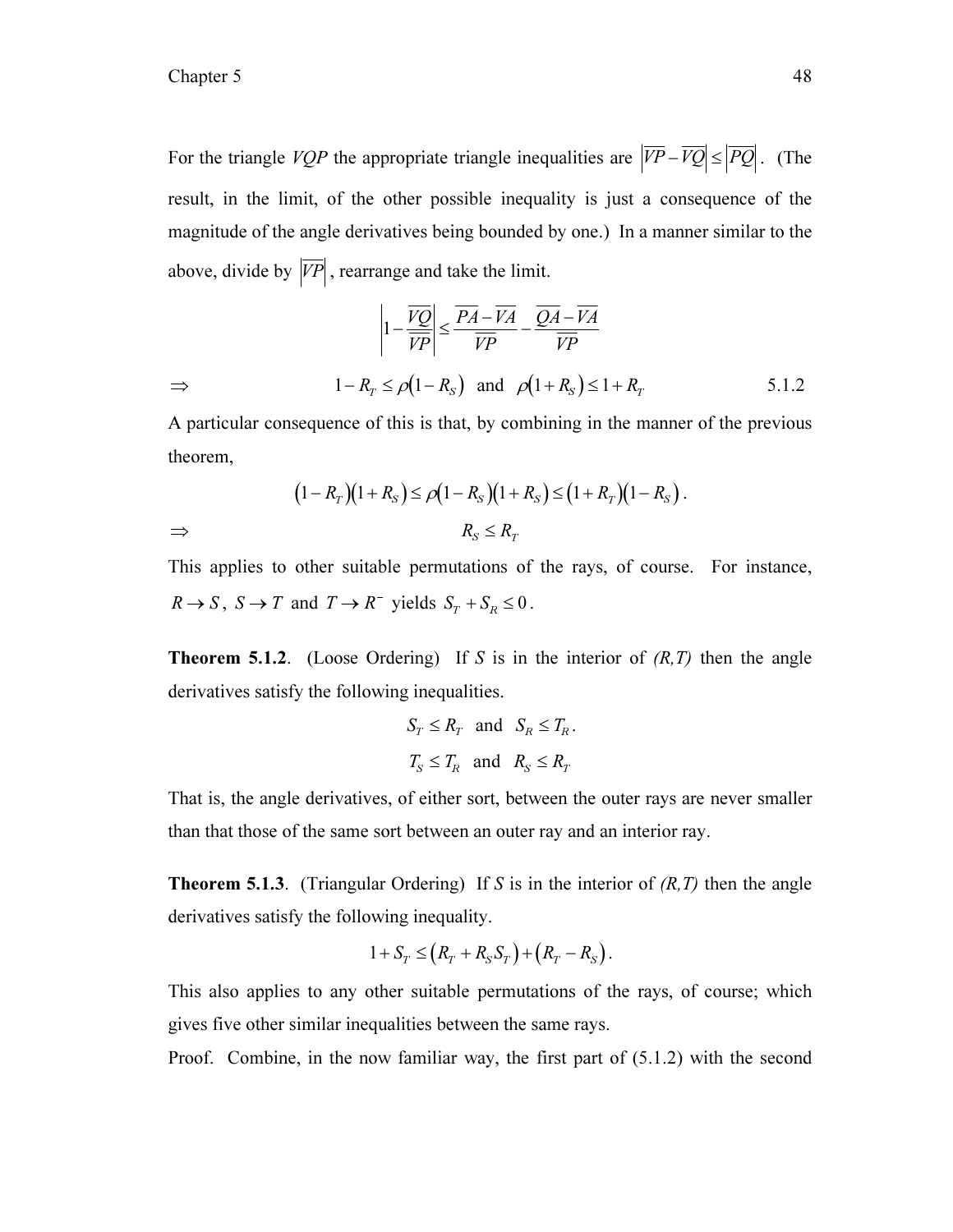part of (5.1.1) to obtain

$$
(1 - R_{T})(1 + R_{S}) \le \rho (1 - R_{S})(1 + R_{S}) \le (1 - R_{S})(R_{T} - S_{T})
$$

from which, by cancellation and regrouping the conclusion follows.

The other possible combination of the above sort between (5.1.1) and (5.1.2) is a trivial redundancy. In the non-degenerate case, this last theorem will allow the inequalities to be tightened up so as to strictly order the angle derivatives and make their use for measuring directions possible.



Figure 18: Other Order Inequalities

There is one other variation on the situation at hand, shown in the figure above, which needs to be mentioned. The appropriate triangle inequalities for the triangle *PQC* are  $|\overline{QC} - \overline{PC}| \le |\overline{PQ}|$ . Applying the same process that was used before results in another set of inequalities.

$$
\rho(R_s - T_s) \le (1 + R_T)
$$
 and  $(1 - R_T) \le -\rho(R_s + T_s)$ , 5.1.3

They relate  $\rho$  to a different angle derivative and so are worth recording. However, the first of these cannot be combined with any other inequalities in the accustomed manner because the coefficient on the left side of is of indefinite sign. The second can be so combined. However, combination with (5.1.2) produces permutations of results previously obtained. Nevertheless, the remaining possibility does give something novel.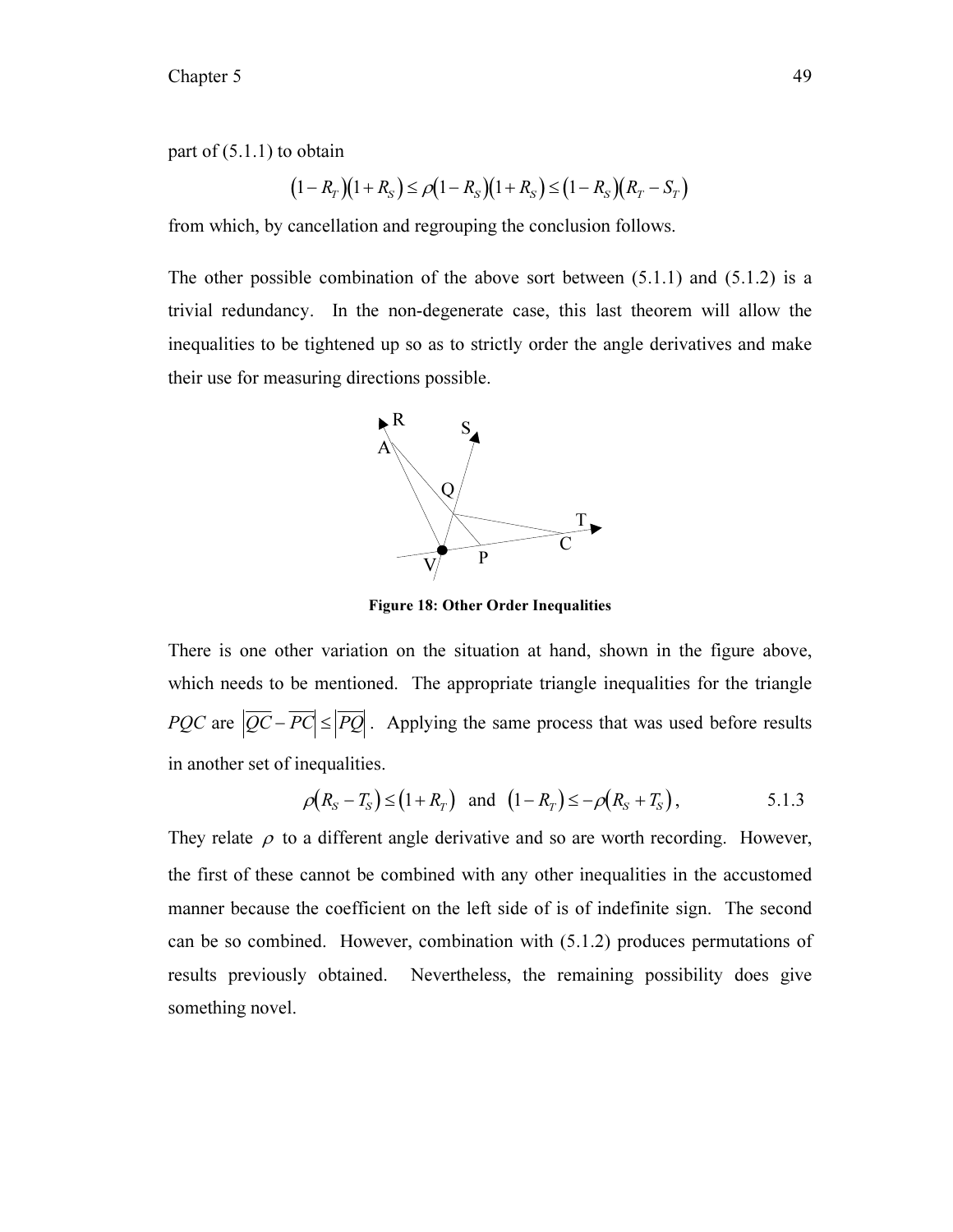**Theorem 5.1.4.** If S is in the interior of  $(R, T)$  then the angle derivatives satisfy the following curious inequality.

$$
1 - T_S S_T \leq (R_T + R_S S_T) - (R_S + R_T T_S)
$$

Note that all terms are of known sign and that this is a tighter inequality than that of theorem 5.1.3. This result entails the usual suitable permutations as well, of course. Proof. In the familiar way, the second part of (5.1.3) can be combined with the second part of (5.1.1) to obtain the following.

$$
(1 - R_T)(1 + R_S) \leq -\rho (R_S + T_S)(1 + R_S) \leq -(R_S + T_S)(R_T - S_T).
$$

After a cancellation this can be first rearranged into

$$
(1 - R_{T})(1 - T_{S}) \leq -(R_{S} + T_{S})(1 - S_{T})
$$

and then, after further cancellation and rearrangement, into the conclusion.

### 5.2 The Degenerate Case

Consider two distinct rays, say R and T, for which  $R_T = -1$ . (The case of +1) degeneracy is just complementary to this and need not be studied separately.) Then  $S_T = -1$  and  $R_S = -1$  since it has already been proven that the interior angle derivatives can't be larger and  $-1$  is as small as they can be. Therefore all the rays in this angle are squashed together as they approach the vertex. It is appropriate to call such an angle a *degenerate angle*.

It seems reasonable to expect that all the other mutual angle derivatives between any rays in a such a degenerate angle would be similarly degenerate. In fact, if the second part of the first ordering inequality (5.1.1) is applied to the case  $R \rightarrow S^{-}$ ,  $S \to R^-$  and  $T \to T$  the result is

$$
\rho'(1+S_R)\leq R_T-S_T
$$

where  $\rho'$  is another non-negative constant. In the case under consideration, this becomes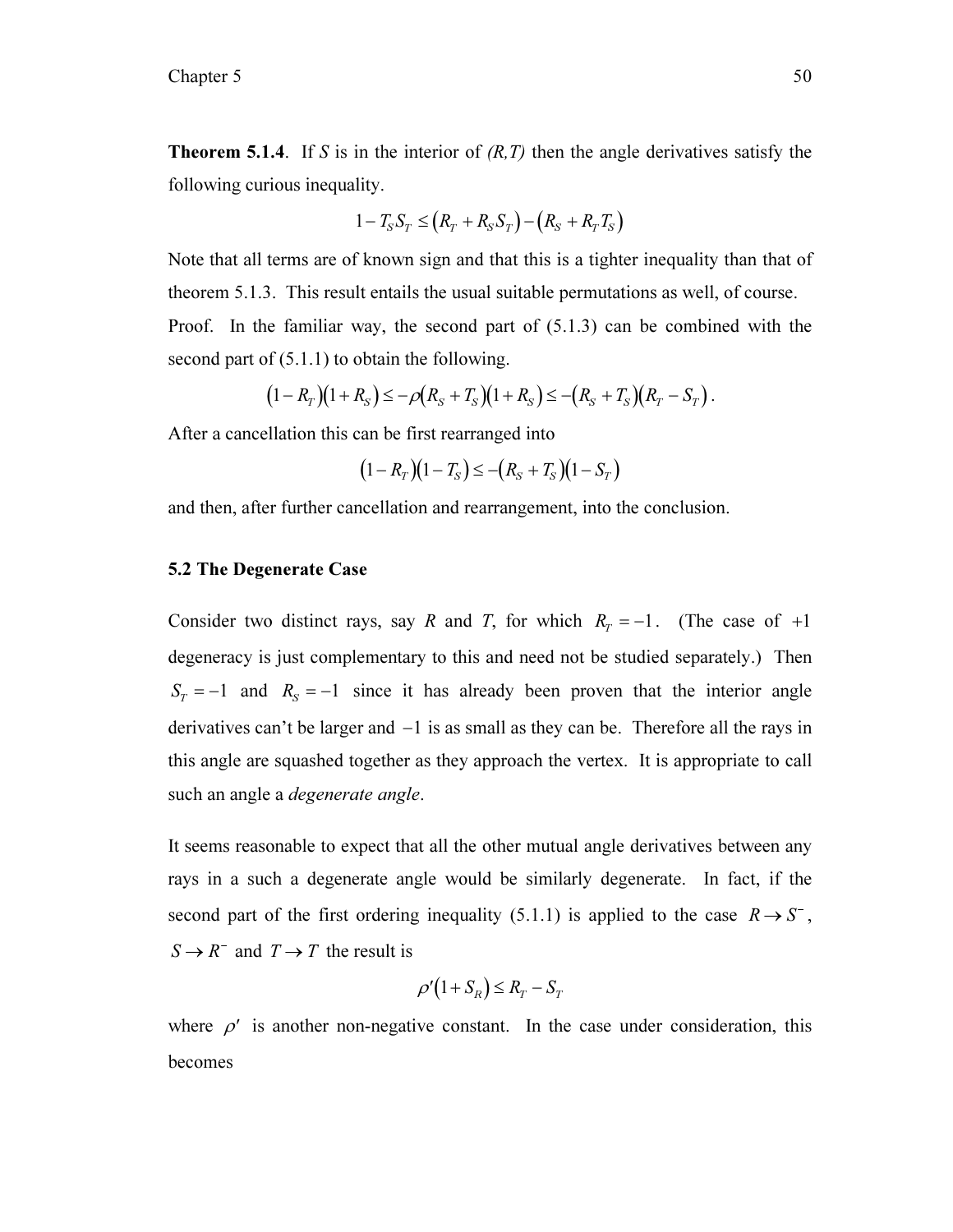$\rho'(1+\delta_R) \leq 0$ 

and if  $\rho \neq 0$  then  $S_p = -1$  and the expectation is fulfilled. However, the possibility that  $\rho' = 0$  cannot be ruled out so this result is not so easy to obtain. This is another example of how the angle derivatives in the two different directions are distinguished. The expected result may be true but no proof has been discovered yet.

Importantly, all the rays from a vertex cannot be degenerate;  $R_p = -1$  and  $R_p = +1$ and there must be a continuous transition from one value to the other. This can be seen by considering the figure below. The ray S can be identified by specifying



Figure 19: Continuous Transition

either  $\overline{BC}$  or  $\overline{AD}$  or both when there is overlap. By the continuity axiom, the angle derivatives  $S_{\rm p}$  must be continuous functions of these parameters and therefore must take on all the values between the extremes.

Consequently, about any degenerate angle there must be some maximal degenerate angle outside of which the rays do not share its degeneracy. The situation is illustrated in the figure below. Perhaps there could be more than one such maximal degenerate angle if they are disjoint. But rays in different maximal degenerate angles could not be degenerate with respect to each other. And rays outside all the maximal degenerate angles cannot be degenerate with respect to any other rays.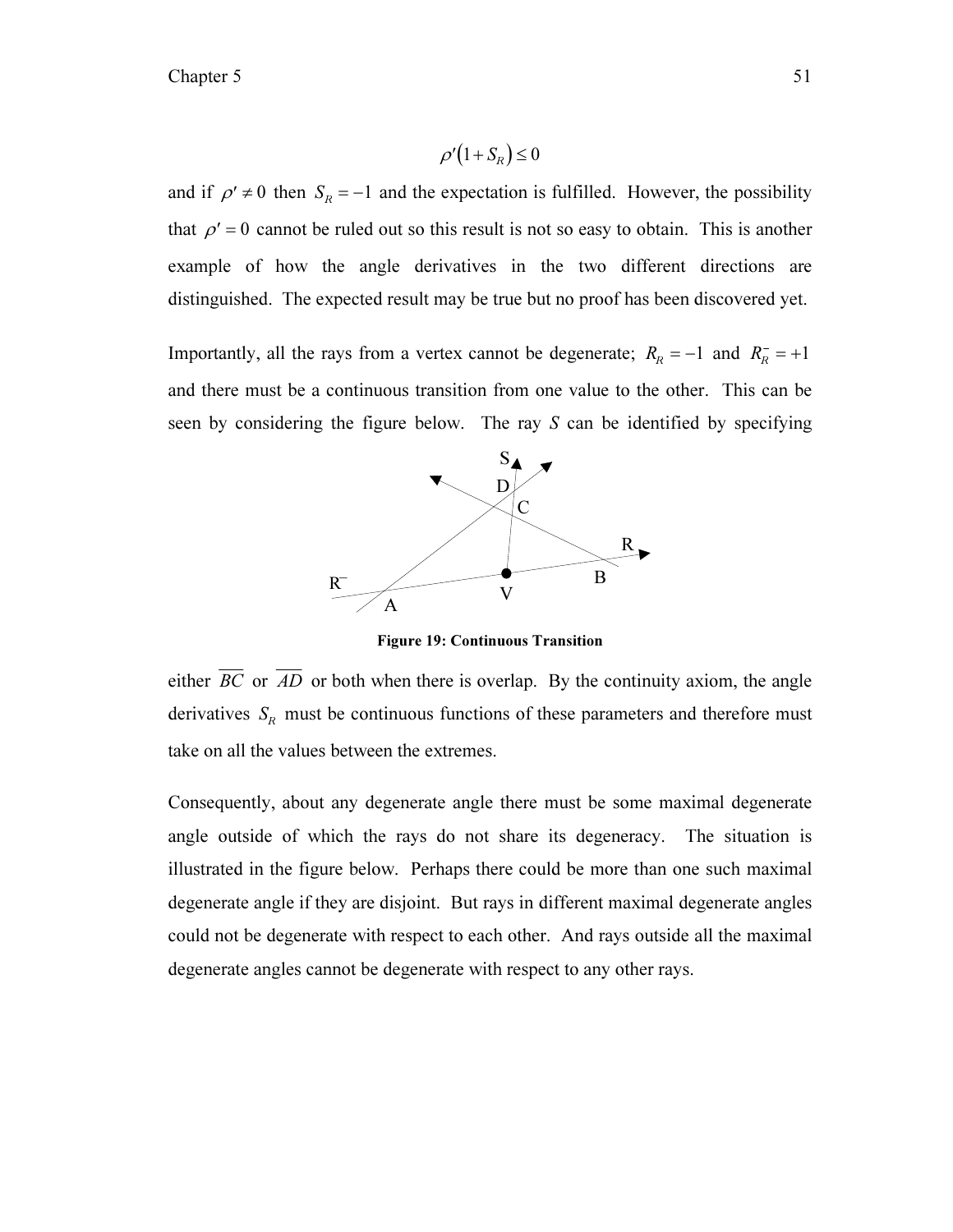

Figure 20: Degenerate Angles

Incidentally, since the angle derivatives within a degenerate angle are constant and yet all the angle derivatives at its vertex cannot be constant, this fulfills the promise made earlier to prove that an analytic geometry cannot be degenerate.

### 5.3 The Non-Degenerate Case

In a non-degenerate geometry or outside the degenerate angles of a degenerate geometry the angle derivatives are strictly bounded away from magnitude one. Then,

$$
-2 < -1 \pm R_{\rm s} < 0 < 1 \pm R_{\rm s} < 2
$$

for any angle derivative,  $R<sub>s</sub>$ . Consequently the first part of inequality (5.1.2) implies that the ratio,  $\rho$ , must be strictly positive.

**Theorem 5.3.1.** (Strict Ordering) Excluding degeneracy, if S is a ray in the interior of an angle  $(R, T)$  then

$$
\begin{array}{c}\n R_S \\
S_T\n \end{array}\n \bigg\} < R_T \quad \text{and} \quad \begin{array}{c}\n T_S \\
S_R\n \end{array}\n \bigg\} < T_R;
$$

that is, all the angle derivatives with the interior ray are strictly smaller than the corresponding derivatives of the overall angle.

Proof. The expression in the proof of the Triangle Ordering Theorem (5.1.3) can be rearranged,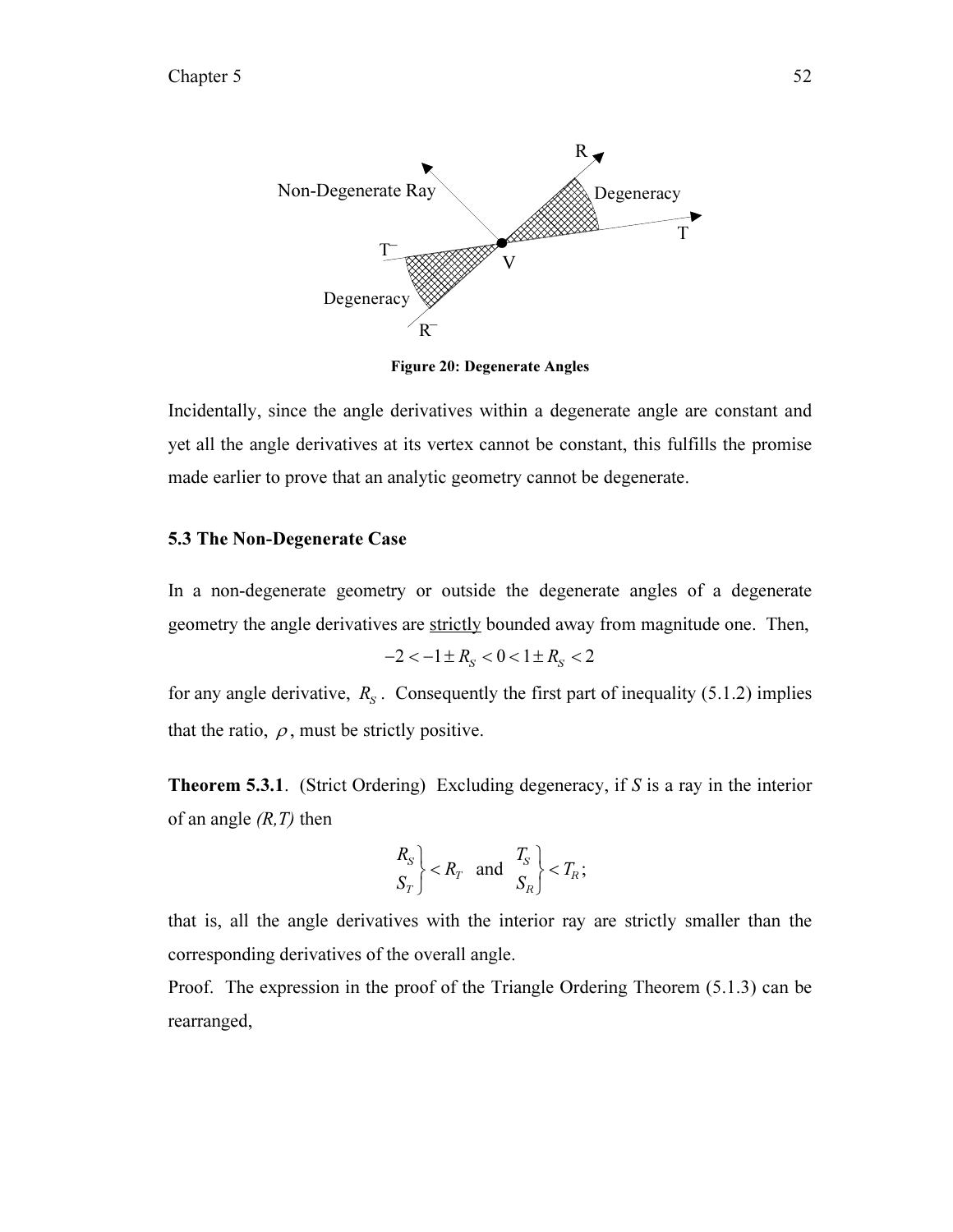$$
0 < \frac{(1 - R_{\scriptscriptstyle T}) (1 + R_{\scriptscriptstyle S})}{1 - R_{\scriptscriptstyle S}} \leq R_{\scriptscriptstyle T} - S_{\scriptscriptstyle T} \, ,
$$

to give one of the results needed. The conclusion of that theorem can be rearranged,

$$
0 < (1 - R_{S})(1 + S_{T}) \leq 2(R_{T} - R_{S}),
$$

to give another. The rest follow by permutation.

# 5.4 Distinguishing Rays

Consequently, in a non-degenerate geometry or for non-degenerate rays in a degenerate geometry, any two distinct rays from a vertex on one side of the line of a common reference ray can be distinguished and ordered by their angle derivatives with that reference ray. First, their derivatives with respect to the reference ray must differ and the derivative of the ray closest to the head of the reference ray will be the lesser. Second, the angle derivatives of the reference ray with respect to the rays being compared must differ and the derivative with respect to the ray closest to the head of the reference ray will be the lesser.

Actually, it should be noted, that degenerate rays actually can be distinguished in a similar way. In the degenerate case, however, the arguments that lead to the above characterization apply, according to the lemma on page 25, to derivatives higher than the first instead. Specifically, inside a degenerate angle the arguments that lead to the properties of the angle derivatives devolve upon the third derivatives. [Unless they too are degenerate. But, eventually, as long as differentiation can be continued, there must be a finite odd order for which the arguments apply unless all the derivatives vanish.] Then the rays can be distinguished in a manner similar to the above using these "higher order angle derivatives". This does not mean that the angle is non-degenerate; the angle derivatives themselves are still have their degenerate values. It just means that the rays in the degenerate angle can be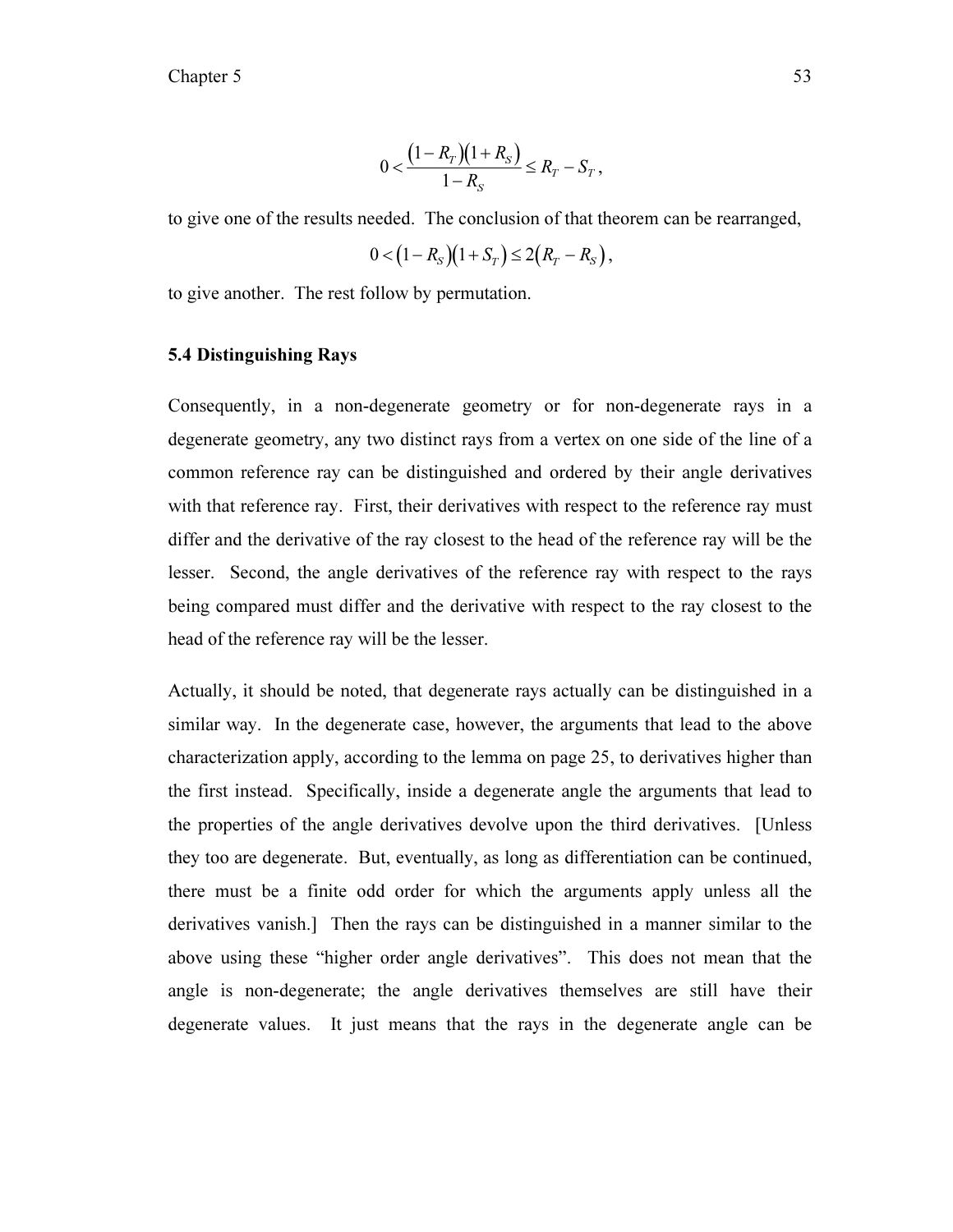distinguished and ordered by other means. These remarks will not be explained any further or made precise in this paper. They are just included for completeness.

#### 5.5 Measuring Direction

In summary, both types of angle derivatives with respect to any reference distinguish the (non-degenerate) rays and order them in the same way. As a ray "rotates" from the head towards the tail of the reference the values of both its angle derivatives must increase monotonically from  $-1$  to  $+1$ , measuring off the directions. Every ray has a unique corresponding value for each of its pair of angle derivatives. However, it needs to be emphasized that there is no reason to expect the values of the two different kinds of angle derivatives that correspond to the same ray to be related to each other in any particular way.

Such an angle derivative, as previously shown, is given by

$$
\frac{d}{d\overline{PB}}T_R(\overline{PA};\overline{PB})=S_R
$$

for the situation shown in the figure below. The identity of the ray, S, from the point



Figure 21: Continuity of Angle Derivatives #1

B is determined by the parameter  $\overline{PA}$ . Away from zero, because of the continuity axiom, the line-to-line functions are thrice differentiable with respect to this parameter. The angle derivative,  $S_p$ , varies continuously, therefore, with the parameter (that is as  $S$  changes). There are, as a result, unique rays corresponding to all values of this angle derivative in its  $\pm 1$  range (more auxiliary rays, T, can be used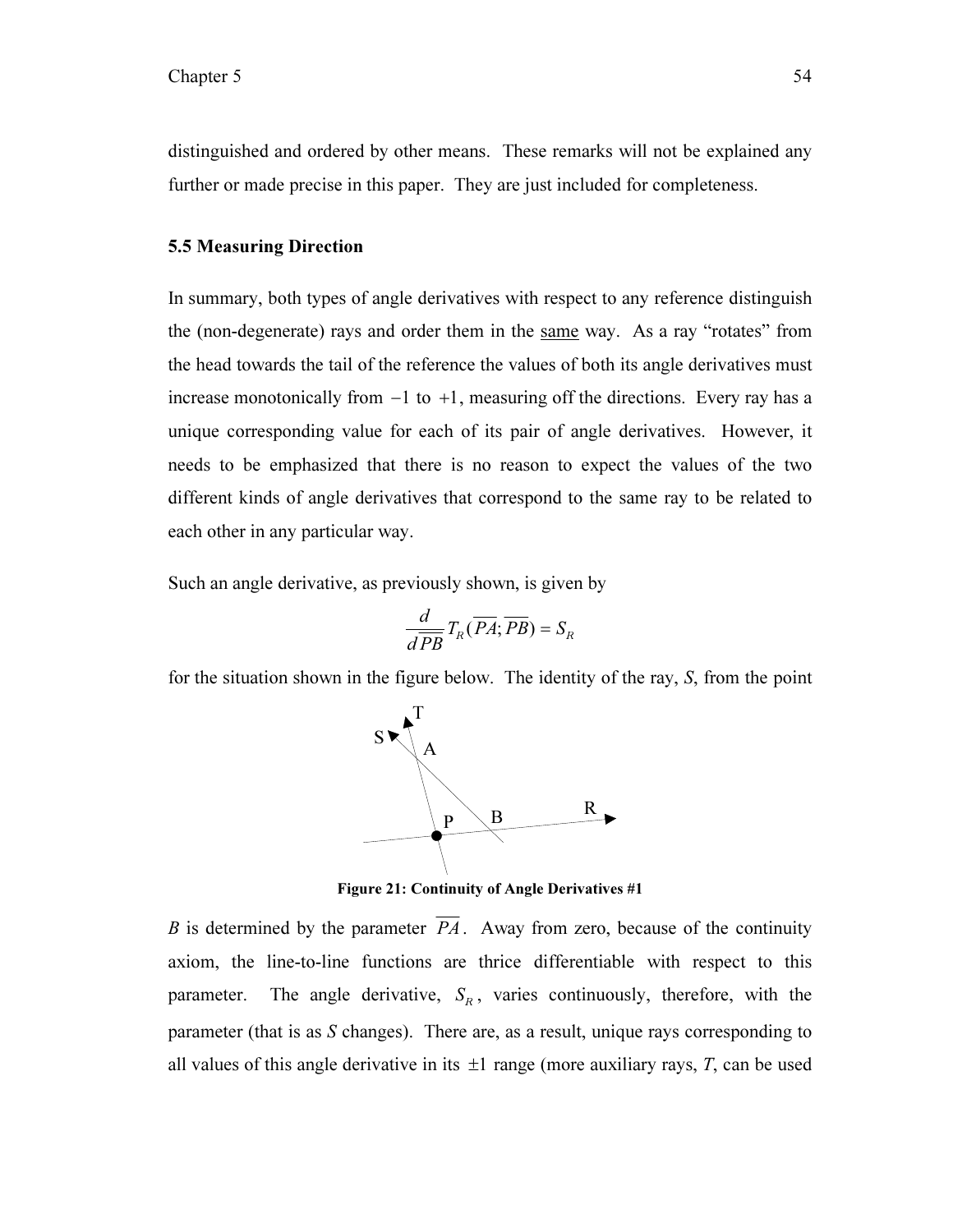to cover the whole range of directions). The possible values of the angle derivatives of rays with respect to a reference ray are, therefore, in one-to-one correspondence with the directions themselves and can be used to measure them.

A similar argument can be made for the other angle derivative with reference to the construction below. Let the distinct points  $B$  and  $C$  on the direction  $R$  be fixed. Then the measure  $\overline{OC}$  will be determined by  $\overline{PA}$  and  $\overline{BO}$  and so, by the continuity axiom, will be a thrice differentiable function of these quantities. Consequently, the



Figure 22: Continuity of Angle Derivatives #2

angle derivative  $R_s$ , which is the derivative of  $\overline{QC}$  with respect to  $\overline{BQ}$  (at zero) will be a continuous function of  $\overline{PA}$  (which determines the direction S). The directions thru  $B$  (using more auxiliary rays,  $T$ , as needed to cover the full range) must, therefore, be in one-to-one and continuous correspondence with this type of angle derivative also. The possible values of the angle derivatives of a reference ray with respect a given ray are, therefore, in one-to-one correspondence with the directions themselves and can be used to measure them.

The important result is just that a numerical measure of direction exists not that a particular one exists. And, therefore, that the appropriate techniques, from algebra to calculus, can be applied to whatever measure of direction is used. But for most purposes, and all of this thesis, it will suffice to leave the measure being used arbitrary and unspecified. This is actually a rather important point. While it has been shown that either segment measures or angle derivatives could be used neither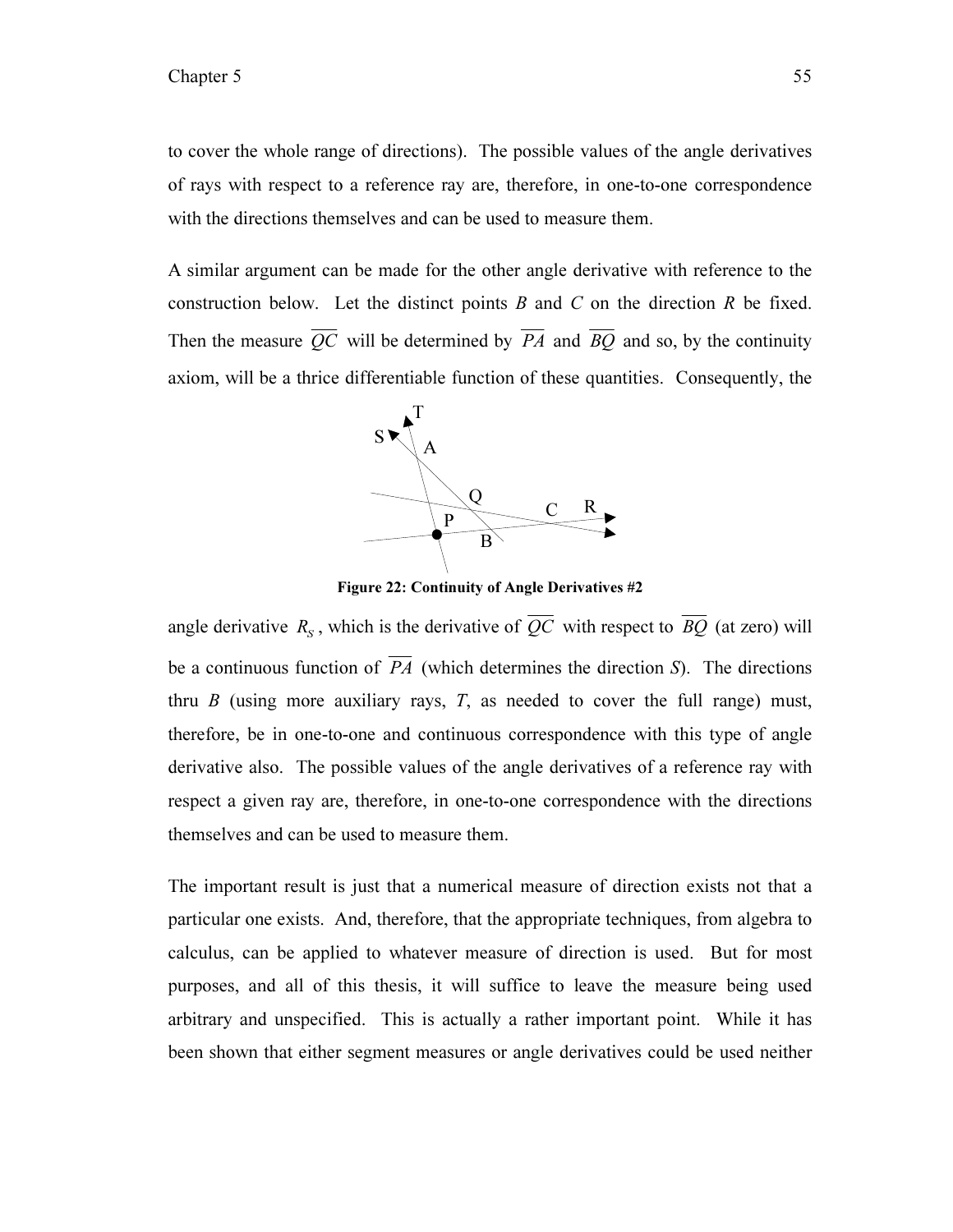of these, as it turns out, is the most convenient measure of direction. Long experience trying to use such specific measures has taught that doing so just confounds the peculiar details of the measure with the general properties of the geometry. Leaving the measure arbitrary explicitly displays what is due to the measure and what is essential to the geometry. This will eventually make possible the discovery of a natural measure of direction (tho this will not be included in this thesis) which would probably not have been found had a specific measure been picked out in advance.

# 5.6 Perpendiculars

It is apparent that, unlike in classical geometry there are two distinct concepts of perpendicularity that can now be developed depending on which of the two conceptually distinct, and possibly different, angle derivatives are used to define it. This possible difference will be shown to be realized (see page 59) by working out the isotropic-scaling example.

First, thru any point,  $A$ , on a line of direction  $S$  a unique ray,  $R$ , may be erected such that the derivative of S with respect to R vanishes:  $S_p = 0$ . Note, in the



Figure 23: Perpendicular Erected to a Line at a Point

diagram, the "swing" notation with which it is convenient to denote this relationship. This can be called *erecting a perpendicular* from a point on a line. There are, of course, two possible orientations for such a perpendicular ray. The one indicated in the diagram is obtained by a "right hand rule": with the thumb of the right hand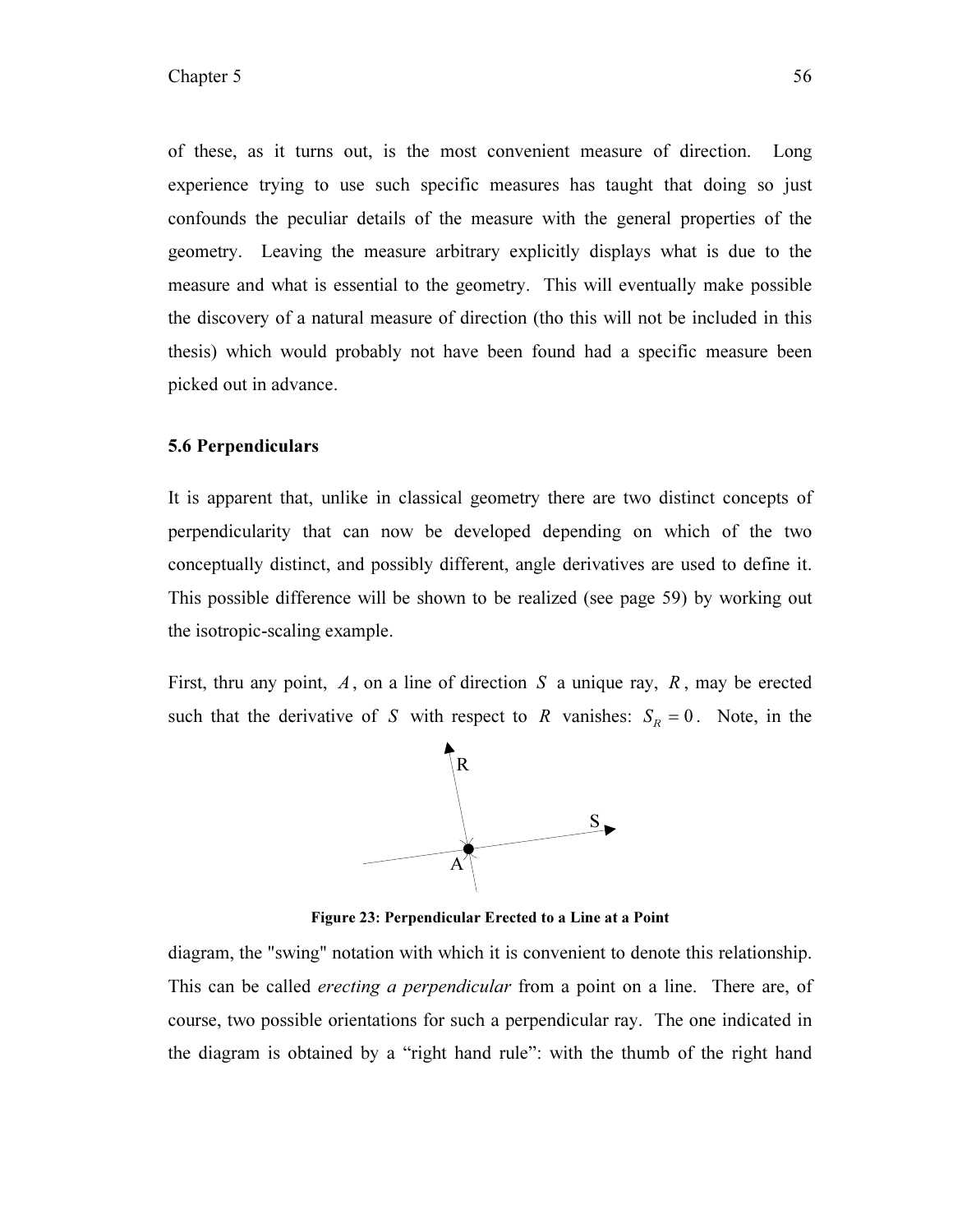pointing out of the page the fingers curl from the base ray,  $S$ , to the erected perpendicular ray. One could be write  $R = (A, S)^{n}$  for this right-hand erected perpendicular ray. But it will usually be more convenient to just write  $R = S^{\dagger}$  and leave the reference to the point of erection implicit as it will usually be clear from context.

Second, given a line of direction  $R$  and a point  $P$  not on it, consider the length of the segment between  $P$  and an arbitrary point  $Q$  on the line. As argued earlier, when  $Q$ 



Figure 24: Point and Line

moves off toward either end of the line then  $\overline{PQ}$  must eventually increase arbitrarily. Therefore it must attain at least one minimum somewhere in between at a some ray  $S$ ; at which point  $S_p = 0$ . Call such a minimum segment a perpendicular dropped from  $P$  to the line. And call the special point  $F$  at which this minimum occurs the foot of that perpendicular. Again, it is convenient to indicate this



Figure 25: Perpendicular Dropped from a Point to a Line

relationship by the "swing" notation illustrated in the figure. In view of the results of the previous section, S will be the unique line thru  $F$  with this property and every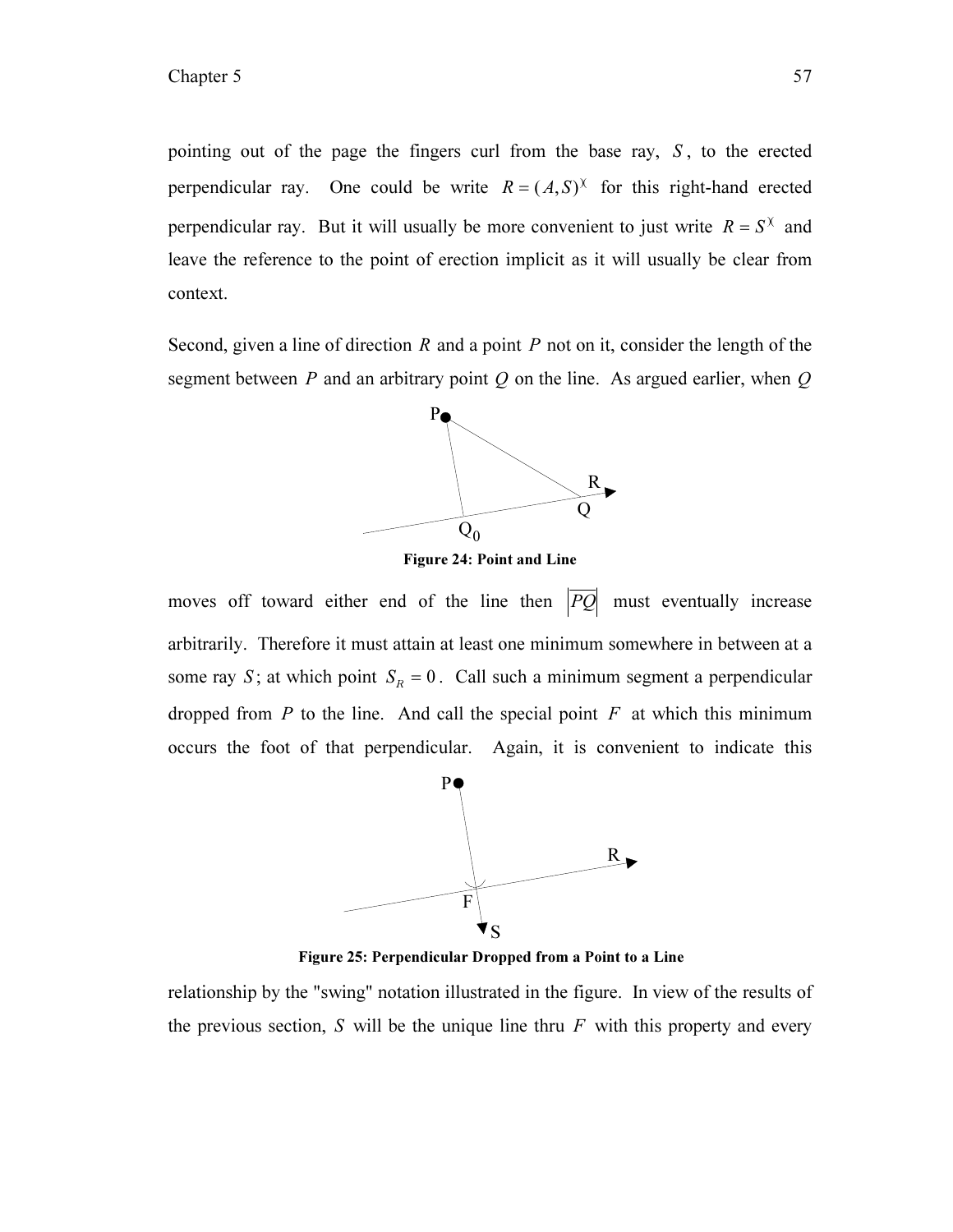point on the line will be the foot of some such perpendicular. This can be called dropping a perpendicular to a line.

In this situation, for a point Q in the vicinity of the foot, F, to P then since  $\overline{PQ}$  has



Figure 26: Near a Perpendicular Dropped from a Point

a minimum at  $F$  the first derivative of the appropriate line-to-line function  $S_p(TP; FQ)$  must vanish. Then the second derivative is

$$
\frac{d^2S_R(\overline{FP};\overline{FQ})}{d\overline{FQ}^2} = \frac{1}{r}
$$

where the geometric parameter r is characteristic of the perpendicular from  $P$  to the line at  $F$ . In view of the results obtained before it increases with  $FP$ . In the Euclidean case  $r = \overline{FP}$ .

There are two possible orientations for a dropped perpendicular. The one chosen above is obtained by a left-hand rule (or a right-hand rule from perpendicular to base, if that is easier to remember) and writing  $S = K$ ( indicates this relationship. Strictly speaking, either the foot or the point from which the perpendicular is dropped must also be specified to determine this ray. But, as before, this will be left implicit since it will usually be clear from context.

The rationale for this convention (which may at first seem inconvenient) is that it makes the relation between R and  $R^{\gamma}$  the same as that between ( R and R . With these conventions the relationships  $\Delta = K$ ( and  $R = S<sup>0</sup>$  are the same without involving any spurious "minus signs". It is apparent that both types of perpendiculars are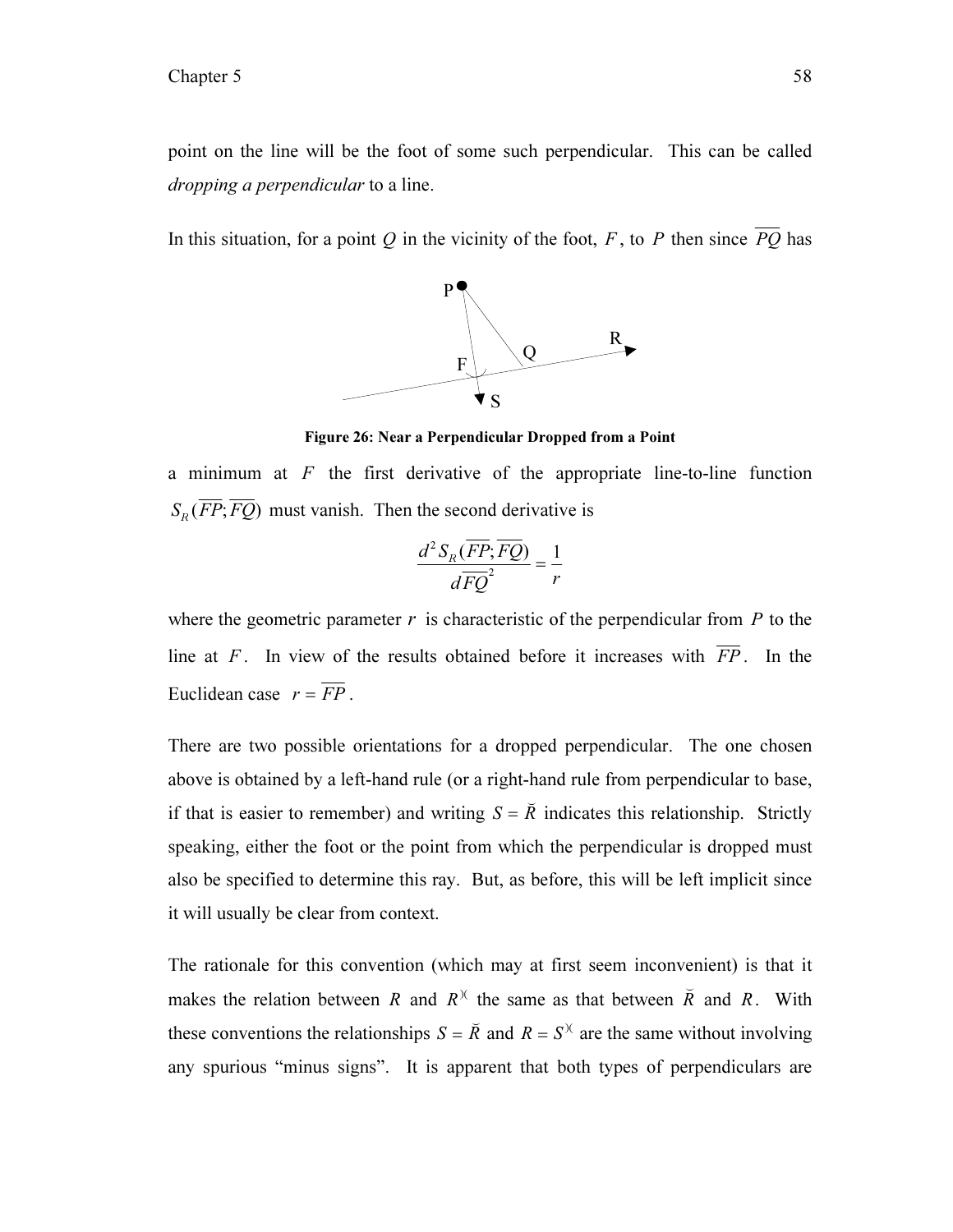instances of the same concept viewed from a different point of view: which ray is regarded as the base and which as the perpendicular.

On the other hand, it should be emphasized that there is a novel possibility here. The difference is that, contrary to ordinary geometry, the point of view matters. The two types of perpendicularity are not identical in principle and may not be equivalent in a particular situation. Even tho  $S = K$  $\overline{a}$ and  $R = S^{\dagger}$  it may be that neither  $R = \overline{S}$  $\breve{\mathrm{S}}$ <sup>-</sup> nor



Figure 27: Perpendiculars of Perpendiculars

 $S = R^{\lambda -}$  as in the Euclidean case. (All the rays in the diagram are intended to pass thru the point  $A$  in the diagram; schematically they are shown otherwise only to avoid terminal clutter.) That is, a line is not necessarily "perpendicular to its perpendiculars".

This possibility can be illustrated with the scaling, isotropic example. Let S be the direction of the y-axis and  $T$  be the direction of the x-axis. Then

$$
T_{S} = \left[ \frac{d}{dy} \sqrt{tx^{2} + mxy + gy^{2}} e^{-\frac{m}{\Delta} \phi} \right]_{y=0} = \left[ \frac{gy}{\sqrt{tx^{2} + mxy + gy^{2}}} e^{-\frac{m}{\Delta} \phi} \right]_{y=0} = 0
$$

since  $\phi_n = \frac{a}{a}$  ta dy g y x  $m \geq \Delta x$  $tx + mxy + gy$  $=\frac{u}{\tan^{-1}}\left|\frac{2g y}{2}+u\right|$  $\left(\frac{28y}{\Lambda x}+\frac{m}{\Lambda}\right)$  $\tan^{-1}\left(\frac{2g}{\Delta} \frac{y}{x} + \frac{m}{\Delta}\right) = \frac{\Delta x}{2} \frac{1}{tx^2 + mxy +$  $\frac{2g y}{2} + \frac{m}{2} = \frac{\Delta x}{2}$  T 2 1  $\Delta$   $\chi$   $\Delta$  $\frac{\Delta x}{\Delta}$  1 That is, the y-axis is the

erected perpendicular to the x-axis. However,

$$
S_T = \left[ \frac{d}{dx} \sqrt{tx^2 + mxy + gy^2} e^{-\frac{m}{\Delta} \phi} \right]_{x=0} = \left[ \frac{tx + my}{\sqrt{tx^2 + mxy + gy^2}} e^{-\frac{m}{\Delta} \phi} \right]_{x=0} = me^{-\frac{m\pi}{\Delta}}
$$